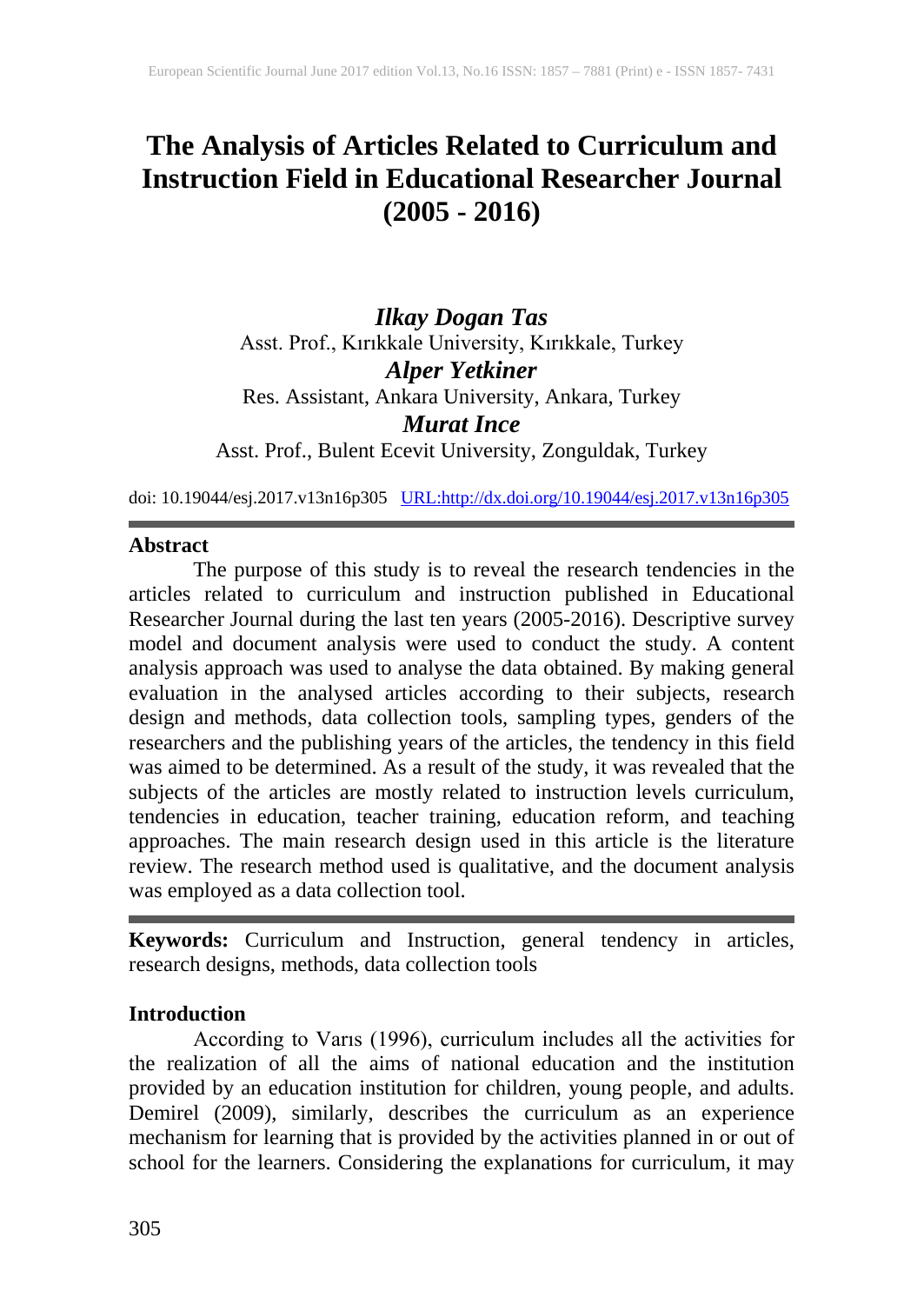be said that "curriculum" concept was discussed on a wide framework. On one hand, there exist social change and mobility and, on the other hand, student experiences. Firstly, under the title of "curriculum and instruction", it is seen that this discipline, which occurs as a teaching and research field in related faculties in the universities of the USA, takes place in the universities in other continents after 1950s (Varıs, 1997; trans. Gömleksiz & Bozpolat, 2013).

"Department of Curriculum and Instruction" was first established in Turkey at 'Ankara University, Faculty of Educational Sciences' in 1965. In Turkey, "Department of Curriculum and Instruction" offers education at bachelor's degree level until 1997. After the bachelor's degree was closed, it continues to offer education at master level. Under the Department of Curriculum and Instruction, which begins to offer education only at master level, it is intended to get detailed information in many fields such as curriculum development, teacher training, curriculum evaluation, learningteaching processes, and perpetual innovation and development of curriculum.

In this concern, the most important tools, which are the sources of the field, are master theses and PhD dissertations. Besides them, it should not be forgotten that the articles written all over the world and which are related to the field have substantial source qualification. Also, there are scientific articles which are related to curriculum and instruction field, and are published in different sources all over the world. Consequently, these articles are published with certain articles related to assessment and evaluation, psychological counselling and guidance, education management and inspection, education technologies etc. It is thought that the analysis of articles written in curriculum and instruction field might provide insight to reveal both the research tendency in the field and the tendencies related to curriculum and instruction in international field.

Therefore, this study aimed to reveal the research tendencies in the articles related to curriculum and instruction published in Educational Researcher Journal between 2005-2016. The following research questions were formulated for the purpose of investigation:

- 1. What are the genders (sex) of the researchers who wrote the articles?
- 2. What are the publishing years of the articles?
- 3. What are the research subjects of the articles?
- 4. Which research designs are used in the articles?
- 5. Which research methods are used in the articles?
- 6. What are the data collection tools used in the articles?
- 7. What are the sampling methods used in the articles?
- 8. What are the education levels studied in the articles?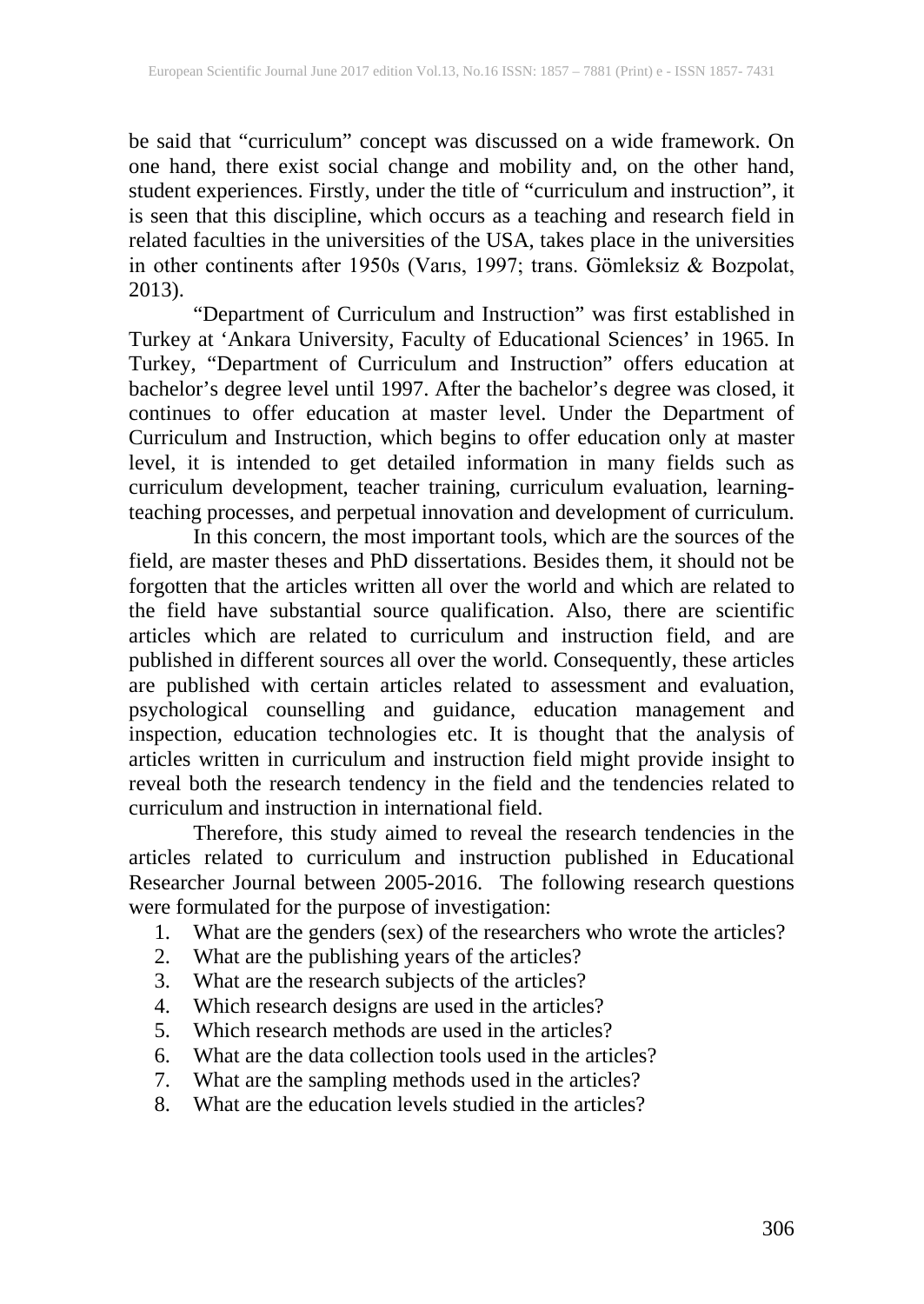## **Methodology Research Design**

This research aimed to analyse the articles related to curriculum and instruction published in Educational Researcher Journal between 2005- 2016. Thus, the research is designed in accordance with survey model.

### **Population and Sample**

The population and the sample of this research consist of 30 articles related to curriculum and instruction published between 2005- 2016 in Educational Researcher Journal.

### **Data Collection and Analysis**

Document analysis method was used in the study. This is used for the purpose of reviewing the articles – concerning the curriculums and education – which were published between 2005 and 2016 in the journal of Educational Researcher. According to Forster (2006), document analysis can be carried out in aspects of gaining the documents, checking the originality, understanding the documents, and analysing the data.

The articles – concerning the curriculum and instruction – which were published between 2005 and 2016 in the journal of Educational Researcher were taken under research in the direction of the aim of the research as part of the aspect of gaining the documents. While performing the document analysis, keywords such as "curriculum, curriculum development, curriculum and instruction, curriculum evaluation, curriculum theory, teacher training, education reform, teaching-learning approaches and tools, assessment and evaluation, learning outcomes" were benefitted.

Consequently, it was assumed that the articles which were taken under research were original. This is due to the fact that the journal of Educational Researcher which was taken under research within the scope of aspect of checking the originality was a peer-reviewed journal.

It was viewed to ascertain whether the articles which were gained were related within the scope of curriculum and instruction in the aspect of understanding the documents. Also, the consistency among the stages of articles was considered in determining the criterions and themes which is to be used in the document analysis.

Furthermore, on the point of carrying out the sub-goals of the research in aspect of analysis, in the analysis of the articles – concerning the curriculum and instruction– which were published in the journal of Educational Researcher, the approach of deductive content analysis was preferred. This was based on the fact that the basic dimensions of theoretical frame were formed.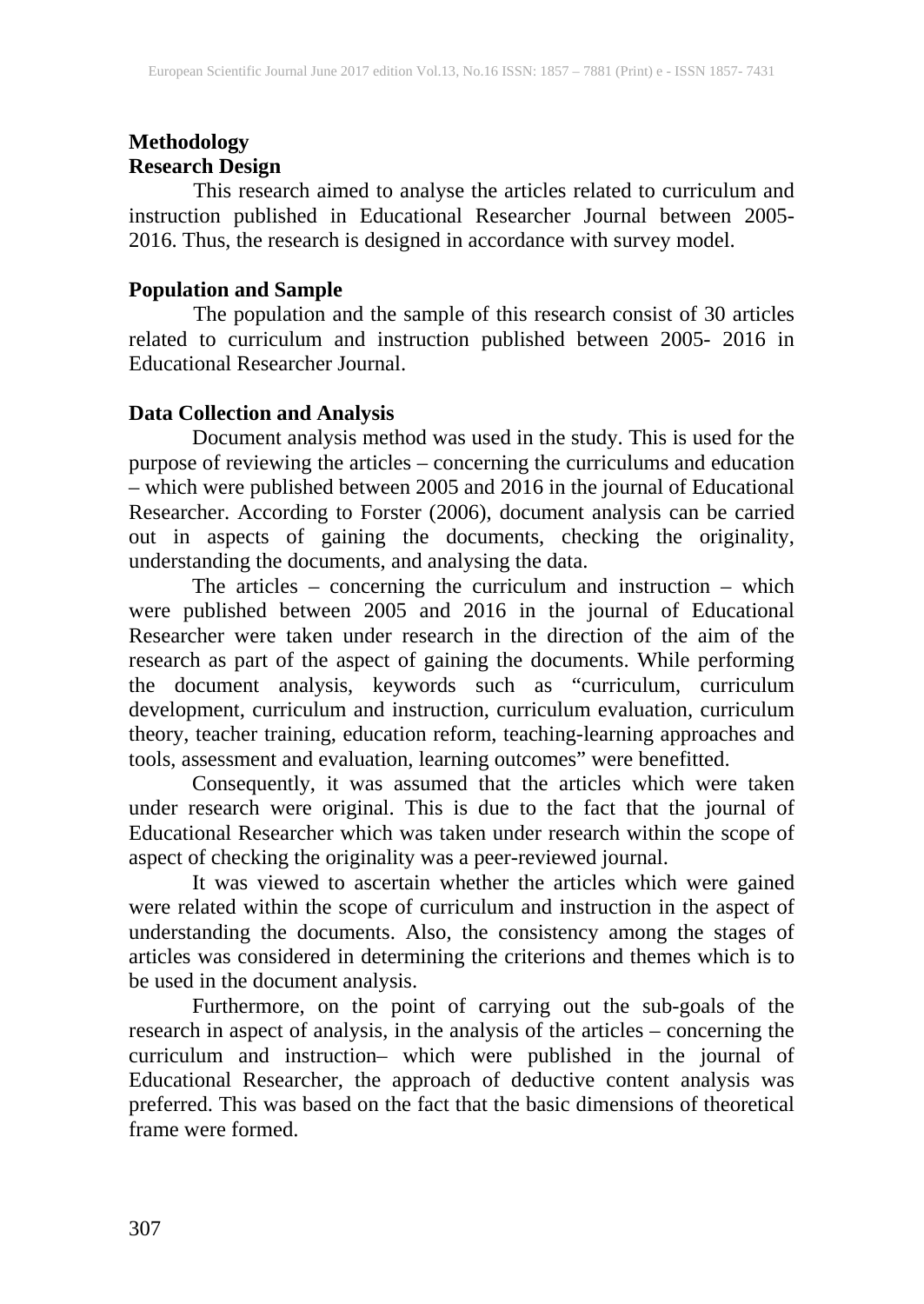Firstly, the categorisation matrix was developed by basing the dimensions which need to be in an article. After determining the categories, the units of analysis were determined. At this stage, coding was made by determining the possible words which were likely to take part under each category. After coding, the frequencies which were related to each category were determined. The collected data was interpreted and presented with tables.

#### **Findings**

The findings were structured under the sub-titles such as the topics searched in the articles in this field, research design and methods of articles, data collection tools used in the articles, sample characteristics, education levels of the articles, genders of the researchers, and the publishing years of the articles. In addition, the articles included 30 curriculum and instruction articles published between 2005- 2016.

| Table 1. The Genders of the Researchers Willing the Articles |    |              |
|--------------------------------------------------------------|----|--------------|
| Gender                                                       |    | $\%$         |
| Female                                                       | 26 | 48           |
| Male                                                         | 28 |              |
| Total                                                        | 54 | $^{\circ}00$ |

Table 1. The Genders of the Researchers Writing the Articles

When Table 1 was analysed, it was seen that the number of the female (n=26) and male (n=28) authors were equal. Also, as understood from the total number, all the articles were not written by a single writer. Some of the articles were written by females and males collectively.

| Publication Year | n              | %    |
|------------------|----------------|------|
| 2005             | $\overline{4}$ | 11,5 |
| 2006             | 5              | 14,3 |
| 2007             | 4              | 11,5 |
| 2008             | 5              | 14,3 |
| 2009             |                | 2,8  |
| 2010             |                | 2,8  |
| 2011             | 2              | 5,7  |
| 2012             | 5              | 14,3 |
| 2013             | 2              | 5,7  |
| 2014             |                | 2,8  |
| 2015             |                | 2,8  |
| 2016             | 4              | 11,5 |
| Total            | 35             | 100  |

Table 2. Publishing Years of Articles

When Table 2 was analysed, it was found that the numbers of the articles related to curriculum and instruction published during 2005, 2006, 2007, 2008, 2012, and 2016 were close to each other. However, it might be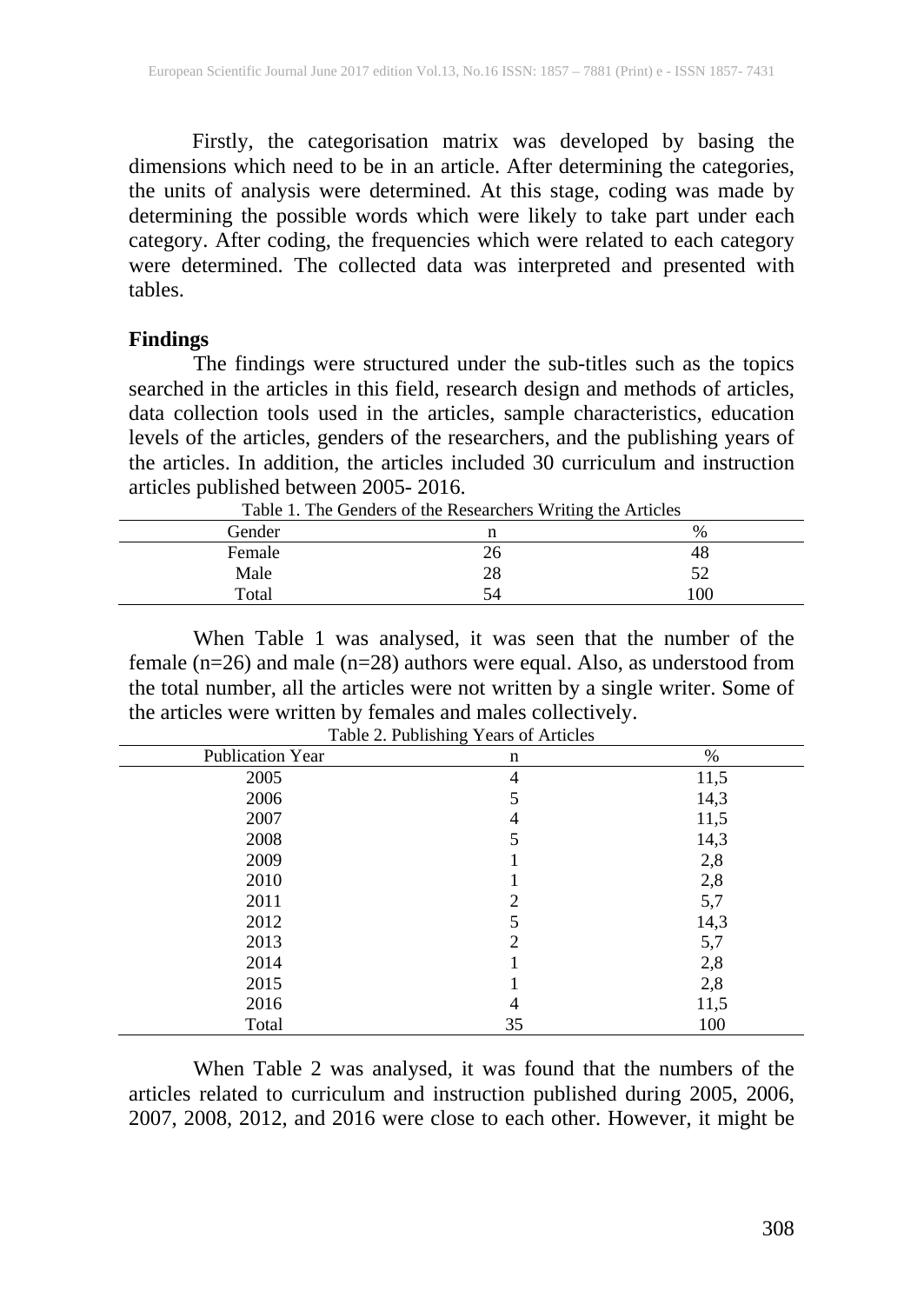| <b>Research Topics</b>                 | n  | $\%$ |
|----------------------------------------|----|------|
| Curriculum                             | 12 | 34,3 |
| Tendencies in Education                | 6  | 17,1 |
| <b>Teacher Training</b>                |    | 20   |
| <b>Education Experiences and Gains</b> |    | 5,7  |
| <b>Education Reform</b>                |    | 5,7  |
| Teaching-learning Approaches and Tools |    | 5,7  |
| Assessment and Evaluation              |    | 5,7  |
| Curriculum Evaluation                  |    | 2,9  |
| Curriculum Theory                      |    | 2,9  |
| Total                                  | 35 | 100  |

said that a few articles were written during 2009, 2010, 2011, 2013, 2014, and 2015.

In Table 3, research topics which focused on the general meaning in the articles were seen. These include curriculum  $(n=12)$ , tendencies in education (n=6), teacher training (n=7), education experience and gaining (n=2), education reform (n=2), learning- teaching approaches and tools  $(n=2)$ , assessment and evaluation  $(n=2)$ , curriculum evaluation  $(n=1)$ , and curriculum theory (n=1). In distributions according to the subjects, it was seen that most studies were carried out on curriculum. Likewise, the studies of Dursun and Saracaloglu (2010) and Gomleksiz and Bozpolat (2013) indicated that the most focused topic in the post graduate theses in Turkey was curriculum.

| Table 4. The Research Designs Used in the Articles |    |      |
|----------------------------------------------------|----|------|
| <b>Research Designs</b>                            | n  | $\%$ |
| Literature Review                                  | 26 | 74,3 |
| Model Building                                     |    | 0,0  |
| <b>Content Analysis</b>                            |    | 5,7  |
| Descriptive Research                               |    | 14,3 |
| <b>Experimental Research</b>                       |    | 0,0  |
| Theorizing                                         |    | 5,7  |
| Total                                              | 35 | 100  |

Table 4. The Research Designs Used in the Articles

When Table 4 was analysed, it might be said that literature survey (n=26) design was used generally in the articles. Besides, the usages of content analysis  $(n=2)$ , descriptive research  $(n=5)$ , and theorizing  $(n=2)$ designs might be said to be close to each other but preferred less. Subsequently, it was seen that in the articles related to curriculum and instruction which is published in Educational Researcher Journal between 2005-2016, model building and experimental research design were not used. The results from the studies of Dursun and Saracaloglu (2010) and Gomleksiz and Bozpolat (2013) indicated that mainly literature survey was preferred in the theses. Therefore, it might be stated that this case results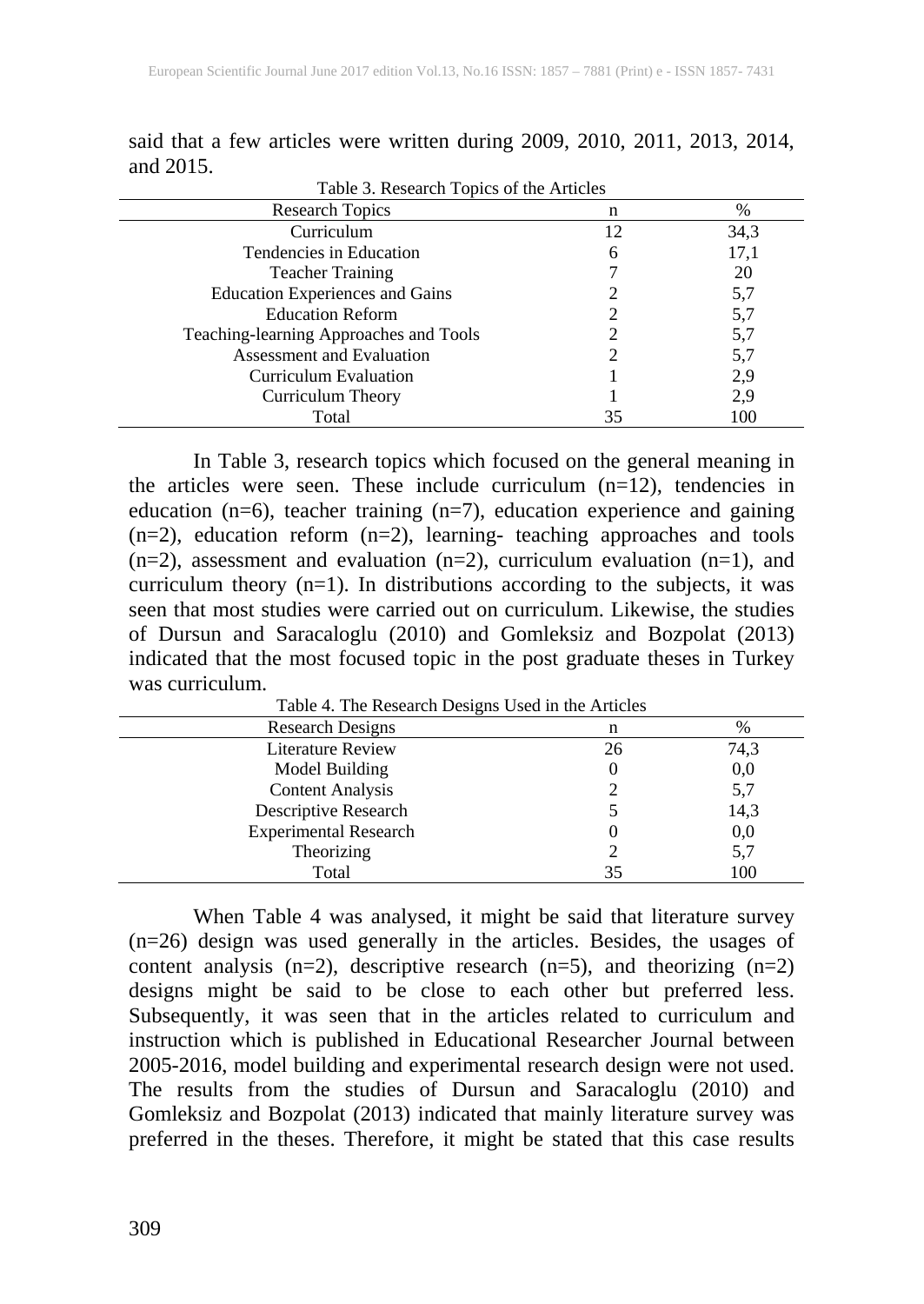from receiving the data in the literature survey within a short time. Also, its requirement shows less effort when compared to the other designs.

| Method       | n  | %    |
|--------------|----|------|
| Quantitative |    | 5,7  |
| Qualitative  | 30 | 85,7 |
| Mixed Method |    | 8,6  |
| Total        | 35 | 100  |

Table 5. The Research Methods Used in the Articles

When Table 5 was analysed, it was seen that qualitative research methods (n=30) were preferred in the articles. This finding supported the result which indicated frequent usage of literature survey design in the articles. Besides, in 2 of the 20 articles, qualitative methods were used. In the other 2 articles, mixed methods were preferred. In the studies of Dursun and Saracaloglu (2010) and Gömleksiz and Bozpolat (2013), it was seen that qualitative studies were predominating. However, when the qualitative and mixed methods were analysed, it might be said that qualitative methods were primarily used.

Table 6. Data Collection Tools Used in the Articles

| THUIV 0. D'AM CONVENTI TOUR CRES IN METHEMER |  |      |
|----------------------------------------------|--|------|
| Data Collection Tools                        |  | %    |
| Survey                                       |  |      |
| Observation                                  |  | ۷.۱  |
| Interview                                    |  | 5,4  |
| Document Analysis                            |  | 86,4 |
| Total                                        |  | 100  |

When Table 6 were analysed, among the data collection tools, writers preferred mainly the document analysis (32). Besides, survey (2), observation (1), and interview (2) were the data collection tools. Since more than one data collection tool was used in this study, the total number was over 37. Thus, the main reason for using document analysis method generally could be the fact that the mainly used model in articles was literature survey. In addition, preferred research method was qualitative, and document analysis provided opportunity to study at a shorter time with limited financial possibility. When the studies of Gomleksiz and Bozpolat (2013) were analysed, the most preferred data collection tools which were used in post graduate theses were seen as scales and surveys. Besides, the studies indicated that document analysis was one of the frequently used methods.<br>Table 7. The Sampling Methods Used in the Articles

| Table 7. The Sampling Methods Used in the Articles |  |      |
|----------------------------------------------------|--|------|
| <b>Sampling Methods</b>                            |  | $\%$ |
| Random Sampling                                    |  | 15.4 |
| Non-random Sampling                                |  | 84,6 |
| Total                                              |  | l 00 |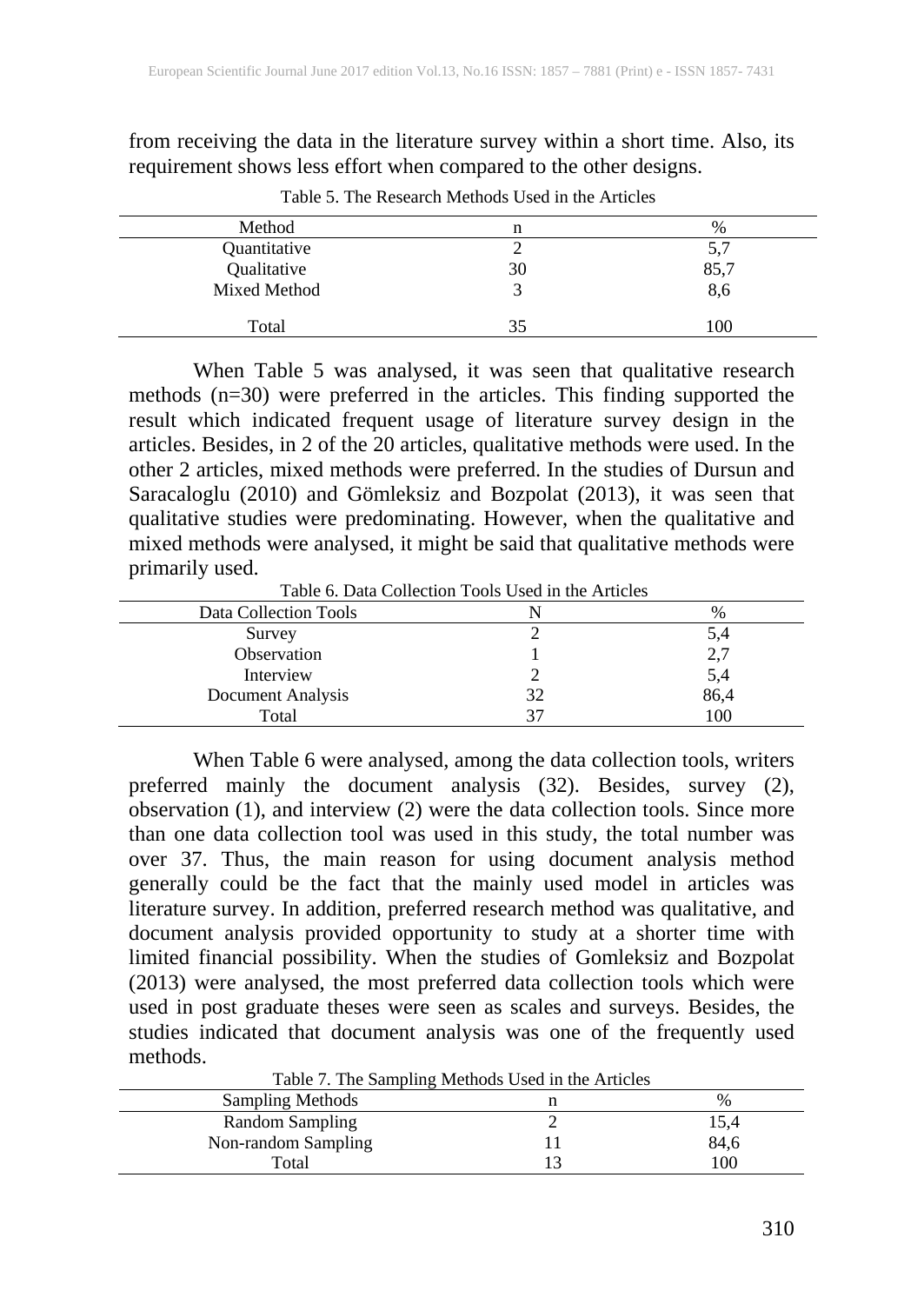When Table 7 were analysed, it was seen that sampling was done only in 7 of the articles covered in the study. The main reason for this might be the fact that most of the articles were based on literature survey. When the indicated 13 articles were analysed, 11 of them uses non-random sampling methods (Systematic and Maximum Diversity Sampling). In other articles, random sampling methods (Basic Random and Layer Sampling) were used.

| Table 8. The Education levels mentioned in the Articles |    |      |
|---------------------------------------------------------|----|------|
| <b>Education Levels</b>                                 |    | $\%$ |
| Pre-school                                              |    | 5.7  |
| Primary School                                          | δ  | 22,9 |
| Secondary-High school                                   |    | 5,7  |
| Bachelor's Degree                                       |    | 11,4 |
| <b>Graduate Education</b>                               |    |      |
| General                                                 | 19 | 54,3 |
| Total                                                   | 35 | 100  |

When the mentioned education levels in the articles in Table 8 were analysed, it was seen that the articles were mainly focused on education and teacher training. In addition, it mentioned education levels. The main reason for this might be the fact that curriculum, tendencies in education, and teacher training topics in the articles were studied generally. Furthermore, a substantial part of the articles mentioned primary school level. While less articles were seen mentioning secondary-high school and bachelor's degree, it was clear that there were no post graduate degree articles.

#### **Conclusion and Recommendations**

The research topics of the articles are distributed as curriculum (34.3%), tendencies in education (17.1%), teacher training (20%), education experiences and gaining (5.7%), education reform (5.7%), learning- teaching approaches and tools (5.7%), assessment and evaluation (5.7%), curriculum evaluation (2.9%), and curriculum theory (2.9%).

When the research designs in the articles were analysed, it may be said that the percentages are distributed as literature review (74.3%), descriptive research (14.3%), content analysis (5.7%), and theorizing (5.7%). Generally, literature survey design is mostly used.

In the articles, it is seen that mostly the qualitative methods (85.7%) are used. Furthermore, mixed (8.6%) and quantitative (5.7%) methods were less applied.

In the articles analysed based on this study, data collection tools include document analysis (86.4%), interview (5.4%), survey (5.4%), and observation (2.7%). The use of the literature survey design in the articles majorly indicates that this result was expected.